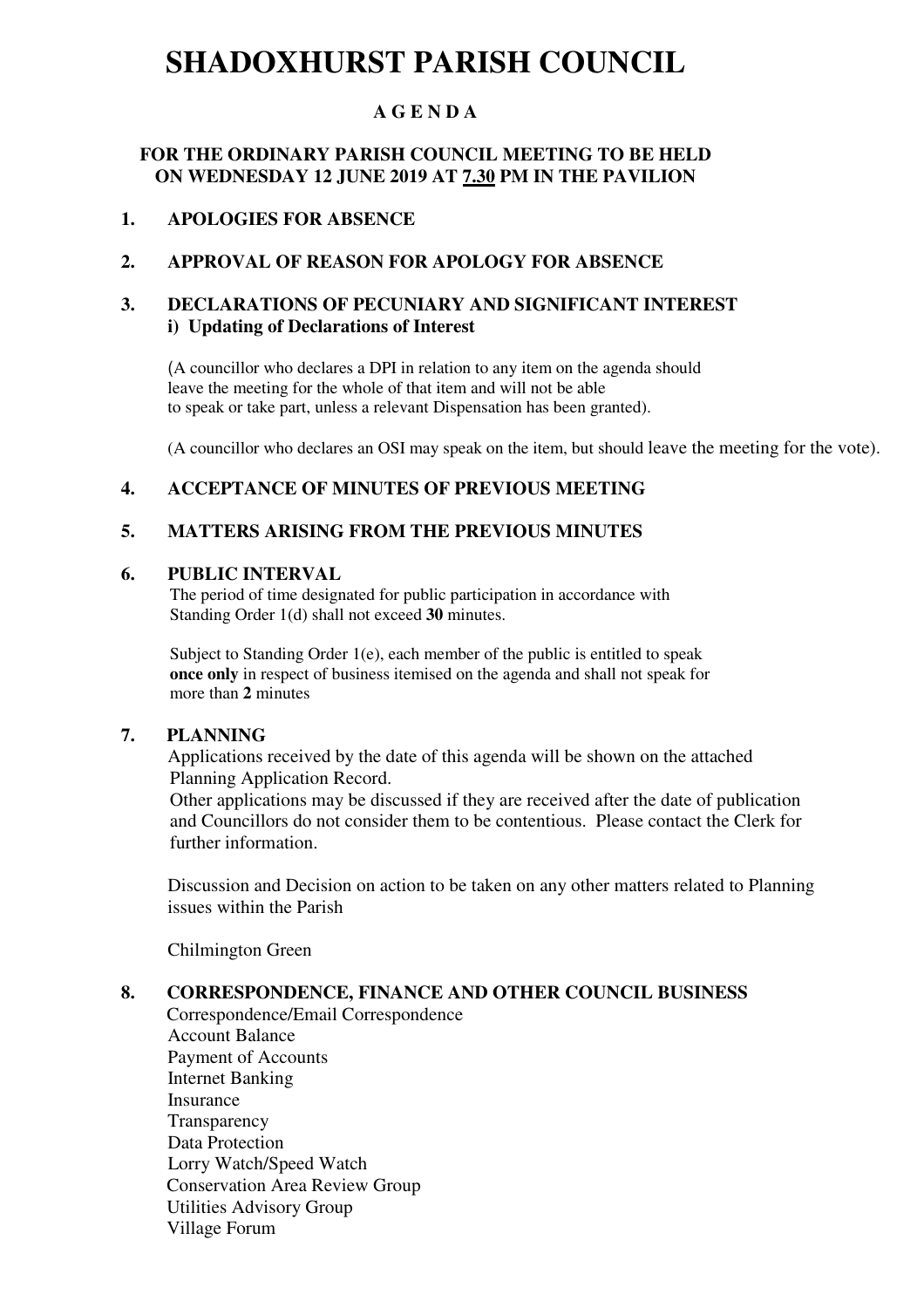Risk Assessment NALC Legal Briefing L09-18 Public Sector Bodies Regulations 2018 Proposal to form a Charitable Land Trust in Shadoxhurst

#### **9. CHAIRMAN'S REPORT**

#### **10. SHADOXHURST WEBSITE**

#### **11. VILLAGE HALL, PAVILION, RECREATION FIELD, VILLAGE GREEN AND SIGN**

Inspection of Village Hall before and following Hiring – Information item only Report from Village Hall and Pavilion Working Group Quotation for Village Hall Cleaning and Caretaking for 2019/2020 General Issues relating to the Field/Car Park/Play Area/Village Sign/Village Green Renovation of Village Pump, Seat and Sign Village Hall Heaters Tree Inspection Quotations for work required following FA Report on the Recreation Field Decorating outside of Village Hall Job Description for Caretaker

#### **12. BOROUGH COUNCILLORS' REPORTS**

#### **13. COUNTY COUNCILLOR'S REPORT**

**14. VILLAGE RESPONSIBILITIES**  Condition of Byways in Shadoxhurst

#### **15. ITEMS FOR INCLUSION ON THE NEXT AGENDA**

#### **16. HIGHWAYS/PUBLIC RIGHTS OF WAY**

Completion of Highway Improvement Plan Speed Limit KCC Footpath Review Items to be reported to KHS/PROW Painting of Yellow Lines in Woodchurch Road Bus Stop Lay By Parking outside Rectory Bungalows

#### **17. FORUM FOR EXCHANGE OF INFORMATION BETWEEN COUNCILLORS**

**Parish Clerk 5 June 2019**